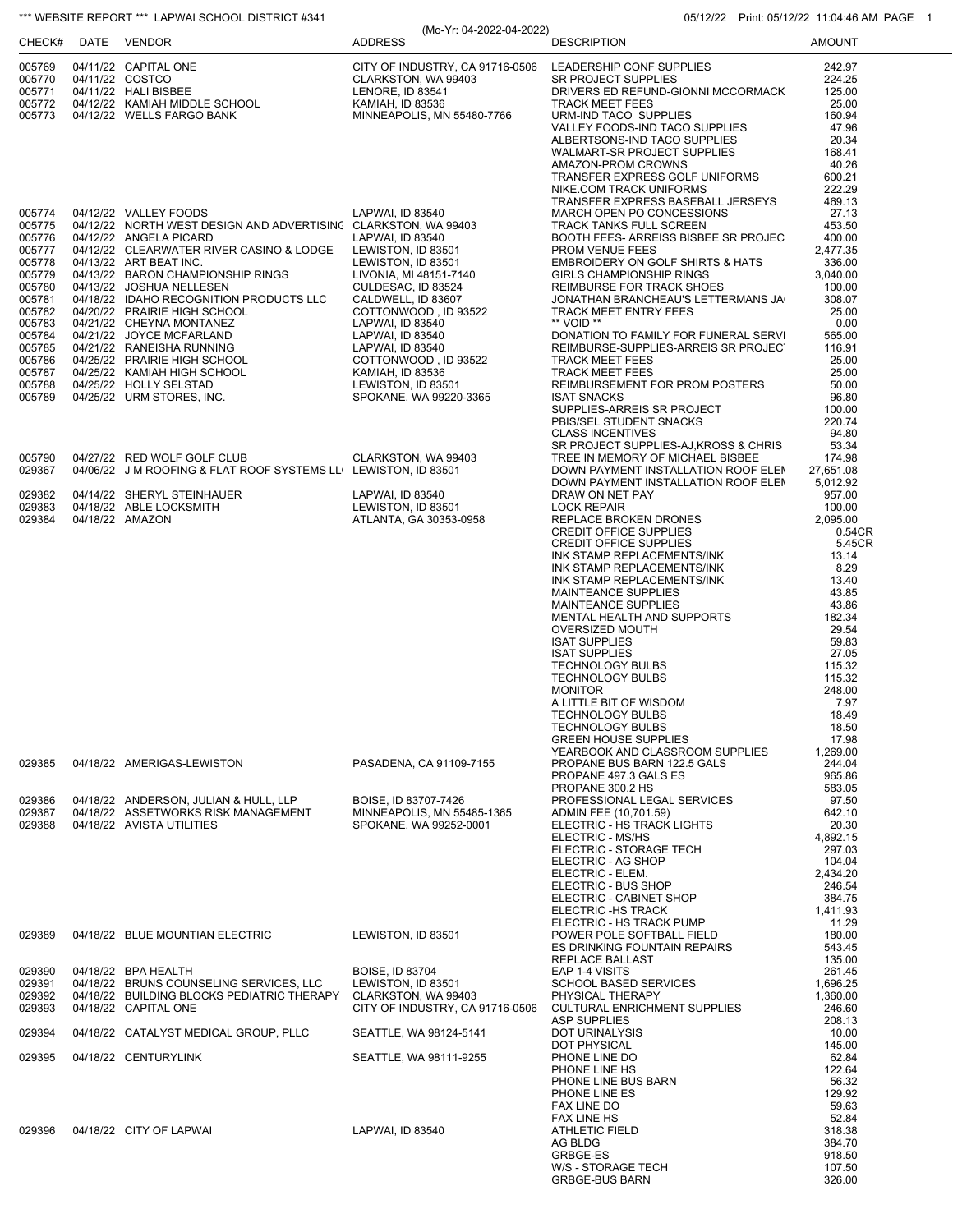## \*\*\* WEBSITE REPORT \*\*\* LAPWAI SCHOOL DISTRICT #341 05/12/22 Print: 05/12/22 Print: 05/12/22 11:04:46 AM PAGE 2

|                  |                                                                      |                                           | (Mo-Yr: 04-2022-04-2022)                             |                                                                                      |                      |
|------------------|----------------------------------------------------------------------|-------------------------------------------|------------------------------------------------------|--------------------------------------------------------------------------------------|----------------------|
| CHECK#           | DATE VENDOR                                                          | <b>ADDRESS</b>                            |                                                      | <b>DESCRIPTION</b>                                                                   | <b>AMOUNT</b>        |
|                  |                                                                      |                                           |                                                      | ART & PE BLDG                                                                        | 760.16               |
|                  |                                                                      |                                           |                                                      | W/S/G-MS/HS                                                                          | 1,708.99             |
| 029397           | 04/18/22 CLEARWATER SPRINKLERS, INC.                                 | LEWISTON, ID 83501                        |                                                      | <b>IRRIGATION START UP</b>                                                           | 1,372.63             |
| 029398           | 04/18/22 COLEMAN OIL CO.                                             | LEWISTON, ID 83501                        |                                                      | FUEL GIRLS STATE BASKETBALL BOISE<br>FUEL GIRLS STATE BASKETBALL BOISE               | 92.87<br>136.34      |
|                  |                                                                      |                                           |                                                      | FUEL GIRLS STATE BASKETBALL BOISE                                                    | 151.29               |
| 029399           | 04/18/22 COMMERCIAL TIRE INC                                         |                                           | MERIDIAN, ID 83680-0970                              | <b>TIRES AND RIMS</b>                                                                | 2,471.34             |
| 029400           | 04/18/22 COSTCO                                                      | CLARKSTON, WA 99403                       |                                                      | <b>DISINFECTANT WIPES</b><br><b>VACCUMS</b>                                          | 361.77<br>1,272.48   |
|                  |                                                                      |                                           |                                                      | CLASSROOM ADVANCED OPPORTUNITY SU                                                    | 363.69               |
|                  |                                                                      |                                           |                                                      | <b>ISAT SUPPLIES WATER</b>                                                           | 35.02                |
|                  |                                                                      |                                           |                                                      | <b>CONSUMABLE SUPPLIES</b>                                                           | 316.00               |
| 029401           | 04/18/22 COVENANT ENGINEERING                                        | LEWISTON, ID 83501                        |                                                      | DEPOSIT 50% HVAC IMPROVEMENTS ES ES<br><b>HVAC IMROVEMENTS ES ESSER</b>              | 6,700.00<br>6,700.00 |
| 029402           | 04/18/22 DAVID AIKEN                                                 | LEWISTON, ID 83501                        |                                                      | <b>MILEAGE BOISE</b>                                                                 | 296.01               |
|                  |                                                                      |                                           |                                                      | PER DIEM BOISE 4/24-4/26                                                             | 90.75                |
| 029403<br>029404 | 04/18/22 DONALDS RESTAURANT<br>04/18/22 ENA SERVICES LLC             | LAPWAI, ID 83540                          | KNOXVILLE, TN 37995-8149                             | <b>SCHOOL BOARD DINNERS</b><br>SMARTVOICE FEES-ES                                    | 57.00<br>28.70       |
|                  |                                                                      |                                           |                                                      | SMARTVOICE FEES -MS/HS                                                               | 28.70                |
|                  |                                                                      |                                           |                                                      | SMARTVOICE FEES -D0                                                                  | 28.69                |
|                  |                                                                      |                                           |                                                      | SMARTVOICE -MS/HS<br><b>SMARTVOICE - ES</b>                                          | 507.50<br>347.50     |
|                  |                                                                      |                                           |                                                      | SMARTVOICE - DO                                                                      | 120.02               |
| 029405           | 04/18/22 ERIK HOLT                                                   | LAPWAI, ID 83540                          |                                                      | REIMB. GYM FEES 1 DAY                                                                | 200.00               |
| 029406           | 04/18/22 ETC LITE, LLC                                               | SAN ANTONIO, TX 78270                     |                                                      | CODE DETERMINATION TAX FILING                                                        | 1.537.20             |
| 029407<br>029408 | 04/18/22 GATEWAY MATERIALS, INC.<br>04/18/22 HAHN RENTAL CENTER, INC | LEWISTON, ID 83501<br>LEWISTON,, ID 83501 |                                                      | FABRICATED TRASH CAN LIDS<br><b>HANDICAP RESTROOM</b>                                | 445.88<br>136.00     |
|                  |                                                                      |                                           |                                                      | <b>RESTROOM</b>                                                                      | 136.00               |
| 029409           | 04/18/22 HARLOW'S SCHOOL BUS SERVICE                                 | BISMARCK, ND 58504                        |                                                      | <b>HARNESS ADAPTER</b>                                                               | 472.97               |
| 029410           | 04/18/22 HIGHLAND JOINT SCHOOL DISTRICT #305 CRAIGMONT, ID 83523     |                                           |                                                      | <b>BUSINESS SERVICES - BUSINESS MANAGEF</b><br><b>BUSINESS SERVICES- BOARD CLERK</b> | 4,775.75<br>682.25   |
| 029411           | 04/18/22 HOME DEPOT CREDIT SERVICES                                  |                                           | LOUISVILLE, KY 40290-1030                            | MAITNENANCE SUPPLIES                                                                 | 31.71                |
|                  |                                                                      |                                           |                                                      | <b>MATH/SCIENCE SUPPLIES</b>                                                         | 530.17               |
|                  |                                                                      |                                           |                                                      | SHOCKWAVE DRIVE SAE AND BRUSHLESS I                                                  | 358.27               |
|                  |                                                                      |                                           |                                                      | MAITNENANCE SUPPLIES<br>PAINTING SUPPLIES                                            | 124.69<br>178.25     |
|                  |                                                                      |                                           |                                                      | PAINTING SUPPLIES                                                                    | 178.25               |
| 029412           | 04/18/22 IDAHO DIGITAL LEARNING                                      | <b>BOISE, ID 83707</b>                    |                                                      | <b>ENGLISH 10A</b>                                                                   | 75.00                |
| 029413           | 04/18/22 INLAND CELLULAR TELEPHONE CO.                               | LEWISTON, ID 83501                        |                                                      | CELL PHONE AW (208)790-1732<br><b>HOT SPOT DEVICES</b>                               | 25.16<br>436.96      |
|                  |                                                                      |                                           |                                                      | CELL PHONE AW (208)790-1732                                                          | 25.16                |
| 029414           | 04/18/22 JACLYN CHAVEZ                                               | LEWISTON, ID 83501                        |                                                      | OT SERVICES                                                                          | 3,400.00             |
| 029415           | 04/18/22 JANELLE CHIEF                                               | LAPWAI, ID 83540                          |                                                      | PER DIEM BOISE EMMA PADDLETY 04/24                                                   | 93.50                |
| 029416<br>029417 | 04/18/22 KAMIAH GRANTS & ASSOCIATES<br>04/18/22 CHRISTOPHER KATUS    | PAHOA, HI 96778<br>LEWISTON, ID 83501     |                                                      | <b>GRANT WRITING SERVICES</b><br>MILEAGE REIM.                                       | 800.00<br>24.57      |
| 029418           | 04/18/22 KCDA PURCHASING COOPERATIVE                                 | KENT, WA 98064-5550                       |                                                      | <b>TEACHER SUPPLIES</b>                                                              | 28.12                |
|                  |                                                                      |                                           |                                                      | <b>MESSAGE BOOKS</b>                                                                 | 50.80                |
| 029419           | 04/18/22 KENNY LOUIE-MCGEE                                           |                                           |                                                      | OFFICE SUPPLIES                                                                      | 108.02<br>3,000.00   |
| 029420           | 04/18/22 LAPWAI STUDENT BODY                                         | LEWISTON, ID 83540<br>LAPWAI, ID 83540    |                                                      | WEB DESIGN AND MAINTEANCE-INDIAN ED<br>REIMB. DRIVERS ED. REFUND HALI BISBEE         | 125.00               |
|                  |                                                                      |                                           |                                                      | SENIOR CAPS AND GOWNS                                                                | 739.50               |
| 029421           | 04/18/22 LEWISTON TRIBUNE                                            | LEWISTON, ID 83501                        |                                                      | EMPLOYMENT ADVERTISEMENTS                                                            | 334.88               |
| 029422           | 04/18/22 MEADOW GOLD DAIRIES, INC.                                   |                                           | PASADENA, CA 91110-2833                              | <b>MILK 3/24</b><br><b>MILK 3/17</b>                                                 | 130.95<br>247.83     |
|                  |                                                                      |                                           |                                                      | <b>MILK 3/14</b>                                                                     | 350.61               |
|                  |                                                                      |                                           |                                                      | <b>MILK 3/10</b>                                                                     | 261.91               |
|                  |                                                                      |                                           |                                                      | MILK 3/7<br><b>MILK 3/3</b>                                                          | 424.53<br>292.18     |
|                  |                                                                      |                                           |                                                      | <b>MILK 3/21</b>                                                                     | 266.11               |
| 029423           | 04/18/22 MID AMERICAN RESEARCH CHEMICAL                              |                                           | COLUMBUS, NE 68602-0927                              | ANNUAL GYM FLOOR FINISH                                                              | 2,437.50             |
|                  |                                                                      |                                           |                                                      | ANNUAL GYM FLOOR FINISH                                                              | 2,437.50             |
| 029424<br>029425 | 04/18/22 MIKE MOORE<br>04/18/22 MICHAEL W. SEEVERS                   | JULIAETTA, ID 83535<br>NAMPA, ID 83651    |                                                      | IN LIEU OF TRANSPORTATION<br>REPLACE BLOWER MOTOR AND METERING                       | 182.52<br>665.00     |
|                  |                                                                      |                                           |                                                      | 60 DAY INSPECTION                                                                    | 380.00               |
|                  |                                                                      |                                           |                                                      | 60 DAY INSPECTION                                                                    | 570.00               |
| 029426<br>029427 | 04/18/22 MOCCASIN FLATS TRADING POST<br>04/18/22 MUSIC IS ELEMENTARY | LAPWAI, ID 83540<br>CLEVELAND, OH 44124   |                                                      | <b>BEADING SUPPLIES</b><br><b>MUSIC MATERIALS</b>                                    | 100.00<br>421.96     |
| 029428           | 04/18/22 NEZ PERCE TRIBE                                             | LAPWAI. ID 83540                          |                                                      | INTERNET AND IP ADDRESSES                                                            | 211.00               |
| 029429           | 04/18/22 NEZ PERCE TRIBE -UTILITIES DIV                              | LAPWAI, ID 83540                          |                                                      | <b>SEWER - BUS BARN</b>                                                              | 86.00                |
|                  |                                                                      |                                           |                                                      | SEWER - ELEMENTARY                                                                   | 731.00               |
| 029430<br>029431 | 04/18/22 NORCO, INC<br>04/18/22 NORTH 40 OUTFITTTERS                 |                                           | SEATTLE, WA 98124-5144<br>GREAT FALLS, MT 59406-6430 | <b>WELDING GAS</b><br><b>HEAVY DUTY EXTENSION CORDS</b>                              | 96.72<br>269.97      |
|                  |                                                                      |                                           |                                                      | <b>GREEN HOUSE SUPPLIES</b>                                                          | 234.75               |
|                  |                                                                      |                                           |                                                      | <b>INCUBATORS</b>                                                                    | 249.98               |
| 029432<br>029433 | 04/18/22 OPPORTUNITIES UNLIMITED, INC.<br>04/18/22 RAMSEY SOLUTIONS  | LEWISTON, ID 83501<br>FRANKLIN, TN 37064  |                                                      | <b>HI/HS SERVICES</b><br>PERSONAL FINANCE CURRICULUM                                 | 4,853.50<br>1,293.85 |
| 029434           | 04/18/22 REBECCA CARDENAS COOLEY                                     | CLARKSTON, WA 99403                       |                                                      | PER DIEM MOSCOW 4/26                                                                 | 49.84                |
| 029435           | 04/18/22 RICOH USA, INC                                              | CHICAGO, IL 60680-2815                    |                                                      | <b>STAPLES</b>                                                                       | 11.50                |
|                  |                                                                      |                                           |                                                      | STAPLER REPLACEMENT FOR PHOTOCOPIE                                                   | 89.04                |
| 029436           | 04/18/22 RICOH USA, INC.                                             | DALLAS, TX 75265-0073                     |                                                      | COPIES - MS/HS<br><b>RENTAL DO</b>                                                   | 159.24<br>255.64     |
|                  |                                                                      |                                           |                                                      | COPIES C86309428 ES                                                                  | 305.74               |
|                  |                                                                      |                                           |                                                      | COPIES COLOR DO                                                                      | 44.24                |
|                  |                                                                      |                                           |                                                      | COPIES B/W - DO<br><b>RENTAL ES-MS/HS</b>                                            | 22.58<br>511.27      |
| 029437           | 04/18/22 SCHOOL SPECIALTY INC                                        | CHICAGO, IL 60693-0326                    |                                                      | SPIRE READING INTERVENTION                                                           | 1,193.37             |
| 029438           | 04/18/22 SNOWY HOLLOW, INC                                           | LEWISTON, ID 83501                        |                                                      | PIZZA MOSCOW                                                                         | 73.65                |
| 029439           | 04/18/22 SPIRAL BINDING LLC                                          | MIAMI, FL 33152-7823                      |                                                      | LAMINATE                                                                             | 112.18               |
| 029440           | 04/18/22 STAPLES CREDIT PLAN - DO                                    |                                           | PHOENIX, AZ 85065-8004                               | <b>PRINTER</b><br><b>DESK CHAIR</b>                                                  | 144.88<br>189.98     |
|                  |                                                                      |                                           |                                                      | <b>BINDER</b>                                                                        | 28.47                |
|                  |                                                                      |                                           |                                                      | S.KINNICK CLASSROOM SUPPLIES                                                         | 148.27               |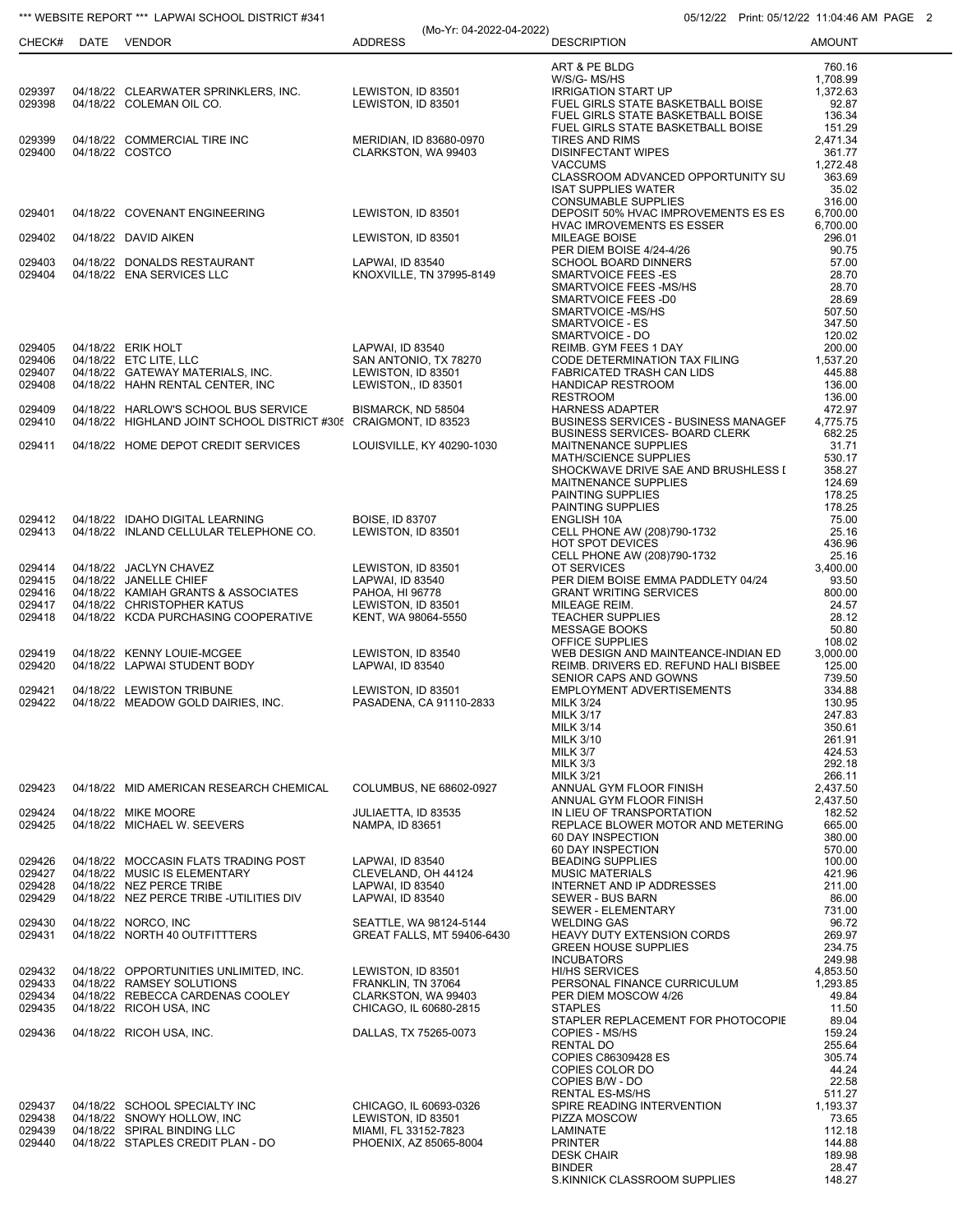\*\*\* WEBSITE REPORT \*\*\* LAPWAI SCHOOL DISTRICT #341 05/12/22 Print: 05/12/22 Print: 05/12/22 11:04:46 AM PAGE 3

(Mo-Yr: 04-2022-04-2022)

| CHECK#           | DATE | <b>VENDOR</b>                                               | <b>ADDRESS</b>                                | <b>DESCRIPTION</b>                                              | <b>AMOUNT</b>      |
|------------------|------|-------------------------------------------------------------|-----------------------------------------------|-----------------------------------------------------------------|--------------------|
|                  |      |                                                             |                                               | INK                                                             | 103.89             |
|                  |      |                                                             |                                               | S. KINNICK TEACHER SUPPLIES                                     | 228.20             |
|                  |      |                                                             |                                               | INK.<br>S. KINNICK TEACHER SUPPLIES                             | 614.45<br>78.98    |
|                  |      |                                                             |                                               | OFFICE SUPPLIES                                                 | 9.16               |
|                  |      |                                                             |                                               | OFFICE SUPPLIES                                                 | 0.31               |
|                  |      |                                                             |                                               | ADMIN SUPPLIES INK<br><b>COPY PAPER</b>                         | 120.89<br>229.95   |
|                  |      |                                                             |                                               | <b>BINDING FINISHING</b>                                        | 38.58              |
| 029441           |      | 04/18/22 SWATCO                                             | SPOKANE, WA 99203                             | WATER ANALYSIS AND TREATMENT                                    | 205.00             |
| 029442           |      | 04/18/22 SYSCO FOOD SERVICE, INC.                           | WILSONVILLE, OR 97070                         | NON FOOD                                                        | 160.88             |
|                  |      |                                                             |                                               | <b>FOOD</b><br>NON FOOD                                         | 1,218.10<br>63.75  |
|                  |      |                                                             |                                               | <b>FOOD</b>                                                     | 730.57             |
|                  |      |                                                             |                                               | <b>FOOD</b><br><b>FOOD</b>                                      | 1.371.82<br>405.75 |
|                  |      |                                                             |                                               | <b>FOOD</b>                                                     | 1,397.39           |
|                  |      |                                                             |                                               | <b>FOOD</b>                                                     | 616.26             |
|                  |      |                                                             |                                               | <b>FOOD</b><br><b>FOOD</b>                                      | 822.94<br>896.50   |
|                  |      |                                                             |                                               | NON FOOD                                                        | 249.62             |
|                  |      |                                                             |                                               | <b>FOOD</b>                                                     | 972.14             |
| 029443<br>029444 |      | 04/18/22 TEEIAH ARTHUR<br>04/18/22 URM STORES, INC.         | LAPWAI, ID 83540<br>SPOKANE, WA 99220-3365    | <b>MILEAGE MOSCOW</b>                                           | 50.13<br>55.98     |
| 029445           |      | 04/18/22 USF - SPOKANE                                      | SEATTLE, WA 98124-1172                        | NON FOOD KITCHEN ITEMS<br><b>FOOD</b>                           | 793.43             |
|                  |      |                                                             |                                               | <b>NON FOOD</b>                                                 | 10.40              |
|                  |      |                                                             |                                               | <b>FOOD</b>                                                     | 1,646.21           |
|                  |      |                                                             |                                               | <b>FOOD</b><br>NON FOOD                                         | 2,164.20<br>658.29 |
|                  |      |                                                             |                                               | <b>FOOD</b>                                                     | 2,853.45           |
|                  |      |                                                             |                                               | NON FOOD                                                        | 94.78              |
|                  |      |                                                             |                                               | <b>FOOD</b><br><b>FOOD</b>                                      | 415.00<br>1,132.35 |
|                  |      |                                                             |                                               | NON FOOD                                                        | 150.84             |
|                  |      |                                                             |                                               | <b>FOOD</b>                                                     | 1,062.63           |
| 029446           |      | 04/18/22 VALLEY GAS                                         | LAPWAI, ID 83540                              | NISSAN PU 10.466 GALS<br>DIESEL FUEL BUSES 732.452 GALS         | 42.27<br>3,055.05  |
|                  |      |                                                             |                                               | GAS CANS 22.640 GALS                                            | 91.44              |
|                  |      |                                                             |                                               | VAN 17.330 GALS                                                 | 70.00              |
| 029447           |      | 04/18/22 WAGEWORKS                                          | SANFRANCISCO, CA 94145-0772                   | <b>VAN 20.002 GALS</b><br>MONTHLY ADMIN AND COMPLIANCE FEES     | 80.79<br>175.00    |
| 029448           |      | 04/18/22 WAXIE SANITARY SUPPLY                              | LOS ANGELES, CA 90074-8802                    | CUSTODIAL BI-ANNUAL SUPPLY                                      | 372.61             |
|                  |      |                                                             |                                               | CREDIT EAXIE 764 LEMON QUAT                                     | 45.22CR            |
|                  |      |                                                             |                                               | <b>CUSTODIAL BI-ANNUAL SUPPLY</b>                               | 68.53              |
| 029449           |      | 04/18/22 WELLS FARGO BANK                                   | MINNEAPOLIS, MN 55480-7766                    | <b>CUSTODIAL BI-ANNUAL SUPPLY</b><br>TITLE IX TRAINING (4)      | 46.57<br>60.00     |
|                  |      |                                                             |                                               | <b>FRAUD CREDIT</b>                                             | 1.00CR             |
|                  |      |                                                             |                                               | <b>FRAUD CREDIT</b>                                             | 102.66CR           |
|                  |      |                                                             |                                               | <b>MUSIC INSTRUMENTS</b><br>LIFE SKILLS SUPPLIES                | 2,156.04<br>139.88 |
|                  |      |                                                             |                                               | PC STICK SOFTWARE                                               | 49.95              |
|                  |      |                                                             |                                               | <b>MUISC EQUIPMENT</b>                                          | 623.48             |
|                  |      |                                                             |                                               | <b>CREDIT - GREEN HOUSE PLANTS</b><br><b>GREEN HOUSE PLANTS</b> | 47.63CR<br>814.05  |
|                  |      |                                                             |                                               | <b>GREEN HOUSE PLANTS</b>                                       | 202.53             |
|                  |      |                                                             |                                               | <b>GREEN HOUSE PLANTS</b>                                       | 424.00             |
|                  |      |                                                             |                                               | <b>GREEN HOUSE PLANTS</b><br><b>GREEN HOUSE PLANTS</b>          | 40.64<br>429.98    |
|                  |      |                                                             |                                               | <b>CREDIT - GREEN HOUSE PLANTS</b>                              | 33.40CR            |
|                  |      |                                                             |                                               | <b>GREEN HOUSE PLANTS</b>                                       | 462.16             |
|                  |      |                                                             |                                               | <b>GREEN HOUSE PLANTS</b><br><b>GREEN HOUSE PLANTS</b>          | 259.24<br>145.35   |
|                  |      |                                                             |                                               | <b>GREEN HOUSE PLANTS</b>                                       | 304.22             |
|                  |      |                                                             |                                               | <b>GREEN HOUSE PLANTS</b>                                       | 31.15              |
|                  |      |                                                             |                                               | TITLE IX TRAINING (4)<br>TITLE IX TRAINING (4)                  | 60.00<br>60.00     |
|                  |      |                                                             |                                               | TITLE IX TRAINING (4)                                           | 60.00              |
|                  |      |                                                             |                                               | MATH AND SCIENCE EXPLORATION SUPPLII                            | 55.81              |
| 029450           |      | 04/18/22 WESTERN RECYCLERS                                  | LEWISTON, ID 83501                            | <b>ANNUAL PLAN</b><br><b>SHREDDING SERVICES</b>                 | 384.00<br>26.00    |
|                  |      |                                                             |                                               | SHREDDING SERVICES                                              | 26.00              |
| 223031           |      | 04/11/22 WELLS FARGO BANK                                   | MINNEAPOLIS, MN 55480-7766                    | <b>BANK ANALYSIS CHARGE</b>                                     | 201.85             |
| 223032<br>223034 |      | 04/11/22 WELLS FARGO BANK<br>04/18/22 ARBITERPAY.COM/REFPAY | MINNEAPOLIS, MN 55480-7766<br>SANDY, UT 84070 | <b>BANKCARD FEES</b><br>SPRING SPORT UPLOAD                     | 48.68<br>1,500.00  |
| 224099           |      | 04/15/22 STANDARD INSURANCE COMPANY                         | PORTLAND, OR 97228-6367                       | LIFE-ER - 042022                                                | 25.88              |
|                  |      |                                                             |                                               | LIFE ER - 042022                                                | 35.59              |
|                  |      |                                                             |                                               | LIFE ER - 042022<br>STANDARD LIFE INSURANCE - 042022            | 1.01<br>42.70      |
|                  |      |                                                             |                                               | LIFE - 042022                                                   | 9.30               |
|                  |      |                                                             |                                               | LIFE - 042022                                                   | 22.46              |
|                  |      |                                                             |                                               | LIFE - 042022<br>LIFE - 042022                                  | 2.43<br>1.74       |
|                  |      |                                                             |                                               | LIFE - 042022                                                   | 11.54              |
|                  |      |                                                             |                                               | LIFE - ER - 042022                                              | 32.72              |
|                  |      |                                                             |                                               | STANDARD INSURANCE - 042022<br>STANDARD INSURANCE - 042022      | 135.90<br>13.51    |
|                  |      |                                                             |                                               | STANDARD INSURANCE - 042022                                     | 46.63              |
|                  |      |                                                             |                                               | STANDARD INSURANCE - 042022                                     | 1.45               |
|                  |      |                                                             |                                               | STANDARD - ER - 042022<br>LIFE - 042022                         | 27.37<br>91.62     |
|                  |      |                                                             |                                               | STANDARD INSURANCE - 042022                                     | 6.03               |
|                  |      |                                                             |                                               | STANDARD INSURANCE - 042022                                     | 93.77              |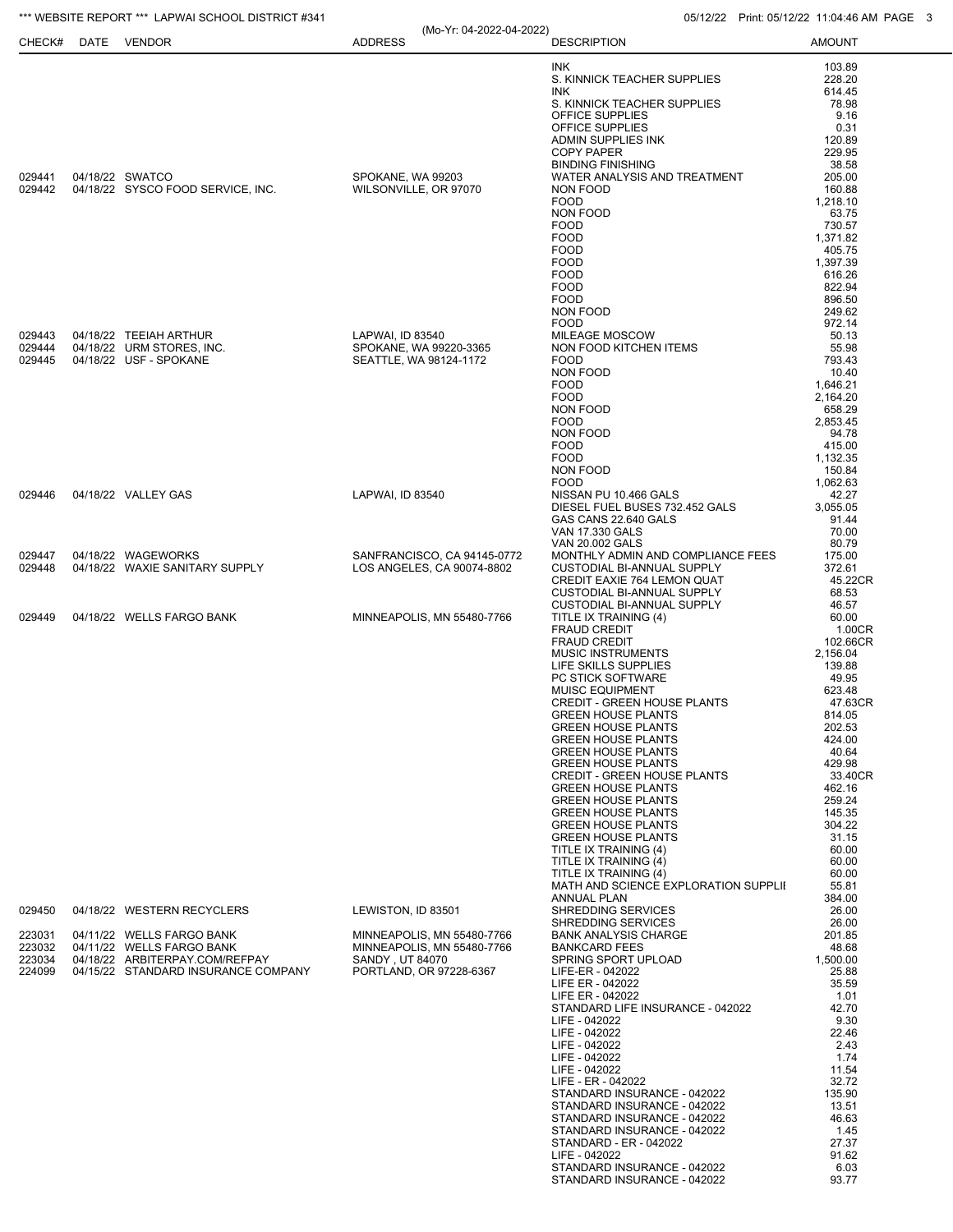|                                                |                | *** WEBSITE REPORT *** LAPWAI SCHOOL DISTRICT #341                                                                                             |                                                                  |                          |                                                                                                                                                                                                                                                                                                                                                                                                                                                                                                                                                                                                                                                                                                                                                                                                                                                                                                                                                                                                                                                                                                                                                                                                                                                                                                                                                                                                             | 05/12/22 Print: 05/12/22 11:04:46 AM PAGE 4                                                                                                                                                                                                                                                                                                                                                                                                                                                             |  |
|------------------------------------------------|----------------|------------------------------------------------------------------------------------------------------------------------------------------------|------------------------------------------------------------------|--------------------------|-------------------------------------------------------------------------------------------------------------------------------------------------------------------------------------------------------------------------------------------------------------------------------------------------------------------------------------------------------------------------------------------------------------------------------------------------------------------------------------------------------------------------------------------------------------------------------------------------------------------------------------------------------------------------------------------------------------------------------------------------------------------------------------------------------------------------------------------------------------------------------------------------------------------------------------------------------------------------------------------------------------------------------------------------------------------------------------------------------------------------------------------------------------------------------------------------------------------------------------------------------------------------------------------------------------------------------------------------------------------------------------------------------------|---------------------------------------------------------------------------------------------------------------------------------------------------------------------------------------------------------------------------------------------------------------------------------------------------------------------------------------------------------------------------------------------------------------------------------------------------------------------------------------------------------|--|
| CHECK#                                         |                | DATE VENDOR                                                                                                                                    | <b>ADDRESS</b>                                                   | (Mo-Yr: 04-2022-04-2022) | <b>DESCRIPTION</b>                                                                                                                                                                                                                                                                                                                                                                                                                                                                                                                                                                                                                                                                                                                                                                                                                                                                                                                                                                                                                                                                                                                                                                                                                                                                                                                                                                                          | <b>AMOUNT</b>                                                                                                                                                                                                                                                                                                                                                                                                                                                                                           |  |
| 224100<br>224101<br>224102<br>224103<br>224104 | 04/15/22 AFLAC | 04/15/22 VOYA FINANCIAL<br>04/15/22 IDEAL COLLEGE SAVINGS PROGRAM<br>04/15/22 LAPWAI SCHOOL LUNCH PROGRAM<br>04/15/22 INTERNAL REVENUE SERVICE | COLUMBUS, GA 31999<br>LAPWAI, ID 83540<br><b>ODGEN, UT 84201</b> | KANSAS CITY, MO 64121    | STANDARD INSURANCE - 042022<br>STANDARD INSURANCE - 042022<br>STANDARD INSURANCE - 042022<br>STANDARD INSURANCE - 042022<br>STANDARD INSURANCE - 042022<br>STANDARD INSURANCE - 042022<br>STANDARD INSURANCE - 042022<br>STANDARD INSURANCE - 042022<br>STANDARD INSURANCE - 042022<br>STANDARD INSURANCE - 042022<br>STANDARD INSURANCE - 042022<br>STANDARD INSURANCE - 042022<br>STANDARD INSURANCE - 042022<br>STANDARD INSURANCE - 042022<br>STANDARD LIFE - 042022<br>STANDARD INSURANCE - 042022<br>STANDARD INSURANCE - 042022<br>STANDARD INSURANCE - 042022<br>STANDARD INSURANCE - 042022<br>STANDARD INSURANCE - 042022<br>AFLAC INSURANCE - 042022<br>AFLAC INSURANCE - 042022<br>VOYA FINANCIAL 403-B PLA - 042022<br>IDEAL College Savings Pr - 042022<br>FOOD SERVICE CHARGES - 042022<br><b>MEDICARE - ER - 042022</b><br>FICA - ER - 042022<br>FICA - ER - 042022<br>FICA - ER - 042022<br>FICA - ER - 042022<br>FICA - ER - 042022<br>FICA - ER - 042022<br>FICA - ER - 042022<br>FICA - ER - 042022<br>FICA - ER - 042022<br>FICA - ER - 042022<br>FICA - ER - 042022<br>FICA - ER - 042022<br>FICA - ER - 042022<br>FICA - ER - 042022<br>FICA - ER - 042022<br>FICA - ER - 042022<br>FICA - 042022                                                                                                                                                                                    | 48.43<br>6.79<br>8.86<br>78.90<br>5.31<br>7.02<br>18.36<br>9.40<br>10.40<br>15.65<br>3.07<br>19.37<br>15.79<br>0.40<br>1.81<br>2.33<br>1.26<br>9.23<br>3.58<br>31.09<br>1,376.36<br>628.24<br>200.00<br>1,075.00<br>418.50<br>2,705.84<br>856.44<br>876.11<br>1,011.14<br>513.94<br>14.77<br>88.56<br>1,521.37<br>59.62<br>669.09<br>128.85<br>7,221.64<br>2,434.46<br>1,878.00<br>75.51<br>68.54<br>337.76<br>109.40                                                                                   |  |
| 224105<br>224106                               |                | 04/15/22 IDAHO STATE TAX COMMISSION<br>04/15/22 STATE INSURANCE FUND                                                                           | BOISE, ID 83707-0076<br>BOISE, ID 83799-0002                     |                          | FICA ER - 042022<br>FICA ER - 042022<br><b>MEDICARE - ER - 042022</b><br><b>MEDICARE - ER - 042022</b><br><b>MEDICARE - ER - 042022</b><br><b>MEDICARE - ER - 042022</b><br><b>MEDICARE - ER - 042022</b><br><b>MEDICARE - ER - 042022</b><br>MEDICARE - ER - 042022<br>MEDICARE - ER - 042022<br><b>MEDICARE - ER - 042022</b><br>MEDI-ER - 042022<br><b>MEDICARE - ER - 042022</b><br><b>MEDICARE - ER - 042022</b><br><b>MEDICARE - ER - 042022</b><br><b>MEDICARE - ER - 042022</b><br>MEDI - 042022<br><b>MEDICARE - ER - 042022</b><br>MEDI - 042022<br>MEDI - 042022<br>MEDI - 042022<br><b>MEDICARE - ER - 042022</b><br>FICA WITHHOLDING - 042022<br>MEDICARE WITHHOLDING - 042022<br>FEDERAL WITHHOLDING - 042022<br>STATE WITHHOLDING - 042022<br><b>WORK COMP - 042022</b><br><b>WORK COMP - 042022</b><br><b>WORK COMP - 042022</b><br>W/C - 042022<br>SIF ER - 042022<br>SIF ER - 042022<br><b>WORK COMP - 042022</b><br><b>WORK COMP - 042022</b><br><b>WORK COMP - 042022</b><br><b>WORK COMP - 042022</b><br><b>WORK COMP - 042022</b><br><b>WORK COMP - 042022</b><br><b>WORK COMP - 042022</b><br><b>WORK COMP - 042022</b><br><b>WORK COMP - 042022</b><br><b>WORK COMP - 042022</b><br><b>WORK COMP - 042022</b><br><b>WORK COMP - 042022</b><br>W/C - ER - 042022<br><b>WORK COMP - 042022</b><br><b>WORK COMP - 042022</b><br><b>WORK COMP - 042022</b><br><b>WORK COMP - 042022</b> | 1,743.10<br>49.70<br>381.56<br>786.12<br>877.25<br>3,253.91<br>181.19<br>427.71<br>604.41<br>639.89<br>155.79<br>84.37<br>567.95<br>906.86<br>4.42<br>5,340.47<br>2,512.41<br>445.15<br>228.16<br>153.00<br>311.28<br>1,395.91<br>33.732.68<br>7,888.97<br>43,278.14<br>15,243.00<br>87.56<br>591.53<br>103.00<br>72.65<br>265.16<br>33.03<br>546.95<br>248.54<br>43.94<br>64.80<br>89.65<br>318.74<br>18.48<br>43.62<br>721.85<br>57.91<br>52.41<br>9.03<br>129.09<br>6.10<br>64.13<br>13.14<br>760.95 |  |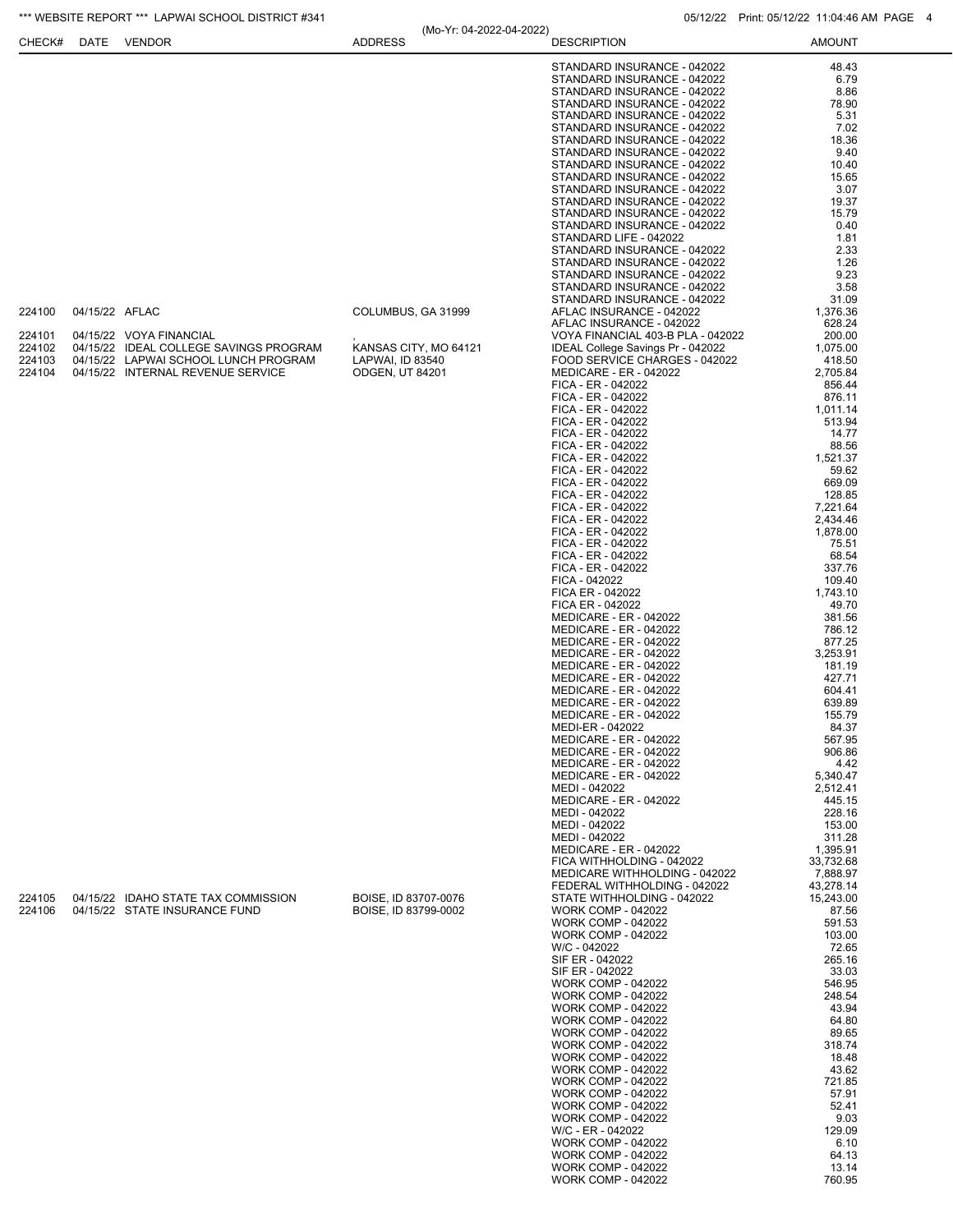## \*\*\* WEBSITE REPORT \*\*\* LAPWAI SCHOOL DISTRICT #341 05/12/22 Print: 05/12/22 Print: 05/12/22 11:04:46 AM PAGE 5

| CHECK# | DATE | VENDOR                                  | (Mo-Yr: 04-2022-04-2022)<br><b>ADDRESS</b> | <b>DESCRIPTION</b>                                                                                                                                                                                                                                                                                                                                                                                                                                                                                                                                                                                                                                                                                                                                                                                                                                                   | <b>AMOUNT</b>                                                                                                                                                                                                                                                                                                                                                                                    |
|--------|------|-----------------------------------------|--------------------------------------------|----------------------------------------------------------------------------------------------------------------------------------------------------------------------------------------------------------------------------------------------------------------------------------------------------------------------------------------------------------------------------------------------------------------------------------------------------------------------------------------------------------------------------------------------------------------------------------------------------------------------------------------------------------------------------------------------------------------------------------------------------------------------------------------------------------------------------------------------------------------------|--------------------------------------------------------------------------------------------------------------------------------------------------------------------------------------------------------------------------------------------------------------------------------------------------------------------------------------------------------------------------------------------------|
|        |      |                                         |                                            | <b>WORK COMP - 042022</b><br><b>WORK COMP - 042022</b><br><b>WORK COMP - 042022</b><br><b>WORK COMP - 042022</b><br>WORKERS COMP - 042022<br><b>WORK COMP - 042022</b><br>WORKERS COMP - ER - 042022<br>W/C - 042022<br>W/C - ER - 042022<br>W/C - 042022                                                                                                                                                                                                                                                                                                                                                                                                                                                                                                                                                                                                            | 61.79<br>169.35<br>10.54<br>1.53<br>7.05<br>35.12<br>283.04<br>244.93<br>45.45<br>172.82                                                                                                                                                                                                                                                                                                         |
| 224107 |      | 04/15/22 PUBLIC EMPLOYEE RETIREMENT SYS | BOISE, ID 83720-0078                       | WORKERS COMP - ER - 042022<br><b>WORK COMP - 042022</b><br><b>WORK COMP - 042022</b><br>W/C - 042022<br>W/C - 042022<br><b>APRIL</b><br>PERSI - ER - 042022<br>PERSI - 042022<br>PERSI - 042022                                                                                                                                                                                                                                                                                                                                                                                                                                                                                                                                                                                                                                                                      | 153.53<br>728.45<br>659.21<br>195.40<br>144.60<br>7,255.07CR<br>1,340.30<br>493.11<br>111.04                                                                                                                                                                                                                                                                                                     |
|        |      |                                         |                                            | PERSI - 042022<br>PERSI - 042022<br>PERSI - 042022<br>PERSI - 042022<br>PERSI - ER - 042022<br>PERSI - ER - 042022<br>PERSI - ER - 042022<br>PERSI - ER - 042022<br>PERSI - ER - 042022<br>PERSI - ER - 042022<br>PERSI - ER - 042022<br>PERSI - ER - 042022<br>PERSI - ER - 042022<br>PERSI - ER - 042022<br>PERSI - ER - 042022<br>PERSI - ER - 042022<br>PERSI - ER - 042022<br>PERSI - ER - 042022<br>PERSI - ER - 042022<br>PERSI - ER - 042022<br>PERSI - ER - 042022<br>PERSI - ER - 042022<br>PERSI - ER - 042022<br>PERSI - ER - 042022<br>PERSI - ER - 042022<br>PERSI - ER - 042022<br>PERSI - EE - 042022<br>PERSI 401K @ \$100.00 - 042022<br>PERSI 401K @ SET AMT - 042022<br>PERSI LOAN PAYMENT - 042022<br>PERSI CHOICE - 3% - 042022<br>PERSI ER - 042022<br>PERSI ER - 042022<br>PERSI - ER - 042022<br>PERSI - ER - 042022<br>PERSI - ER - 042022 | 238.79<br>358.19<br>696.10<br>3,804.06<br>4,272.08<br>336.29<br>108.05<br>118.84<br>2,886.81<br>945.80<br>3,804.78<br>11,648.97<br>1,448.20<br>201.11<br>5,160.90<br>762.71<br>93.35<br>2,018.40<br>138.22<br>23.29<br>802.37<br>886.45<br>219.15<br>1,298.68<br>998.72<br>1,081.65<br>37,285.37<br>100.00<br>3,970.00<br>54.80<br>199.01<br>77.60<br>2,101.72<br>1.643.69<br>689.40<br>8,372.69 |
|        |      |                                         |                                            | PERSI - ER - 042022<br>PERSI - ER - 042022<br>PERSI - ER - 042022<br>PERSI - ER - 042022                                                                                                                                                                                                                                                                                                                                                                                                                                                                                                                                                                                                                                                                                                                                                                             | 1,372.36<br>672.68<br>282.80<br>667.65                                                                                                                                                                                                                                                                                                                                                           |
| 224108 |      | 04/15/22 REGENCE                        | PORTLAND, OR 97208-2597                    | <b>HEALTH - 042022</b><br><b>HEALTH - 042022</b><br><b>HEALTH - 042022</b><br><b>HEALTH - 042022</b><br><b>HEALTH - 042022</b><br><b>HEALTH - 042022</b><br><b>HEALTH - 042022</b><br><b>HEALTH - 042022</b><br><b>HEALTH - 042022</b><br><b>HEALTH - 042022</b><br><b>HEALTH - 042022</b><br><b>HEALTH - 042022</b><br><b>HEALTH - 042022</b><br><b>HEALTH - 042022</b><br><b>HEALTH - 042022</b><br><b>HEALTH - 042022</b><br><b>HEALTH - 042022</b><br><b>HEALTH - 042022</b><br><b>HEALTH - 042022</b><br><b>HEALTH - 042022</b><br><b>HEALTH - 042022</b><br><b>HEALTH - 042022</b><br><b>HEALTH - 042022</b><br><b>HEALTH - 042022</b><br><b>HEALTH - 042022</b><br><b>HEALTH - 042022</b><br><b>HEALTH - 042022</b><br><b>HEALTH - 042022</b><br><b>HEALTH - 042022</b><br><b>HEALTH - 042022</b><br>HEALTH - DEPENDENT - 042022                              | 2,183.23<br>5,902.11<br>6,202.64<br>2,268.55<br>561.61<br>362.20<br>438.69<br>583.86<br>607.21<br>246.57<br>1,848.19<br>1,541.88<br>145.48<br>103.70<br>1,787.79<br>858.60<br>192.73<br>2,016.80<br>14.61<br>495.41<br>4,300.15<br>343.52<br>2,428.07<br>129.62<br>3,697.26<br>3,384.31<br>205.34<br>507.44<br>941.26<br>2,537.67<br>5,384.60                                                    |
| 224109 |      | 04/15/22 DELTA DENTAL                   | SEATTLE, WA 98124-5145                     | DENTAL - DEPENDENT - 042022<br>DENTAL - 042022                                                                                                                                                                                                                                                                                                                                                                                                                                                                                                                                                                                                                                                                                                                                                                                                                       | 609.86<br>39.85                                                                                                                                                                                                                                                                                                                                                                                  |